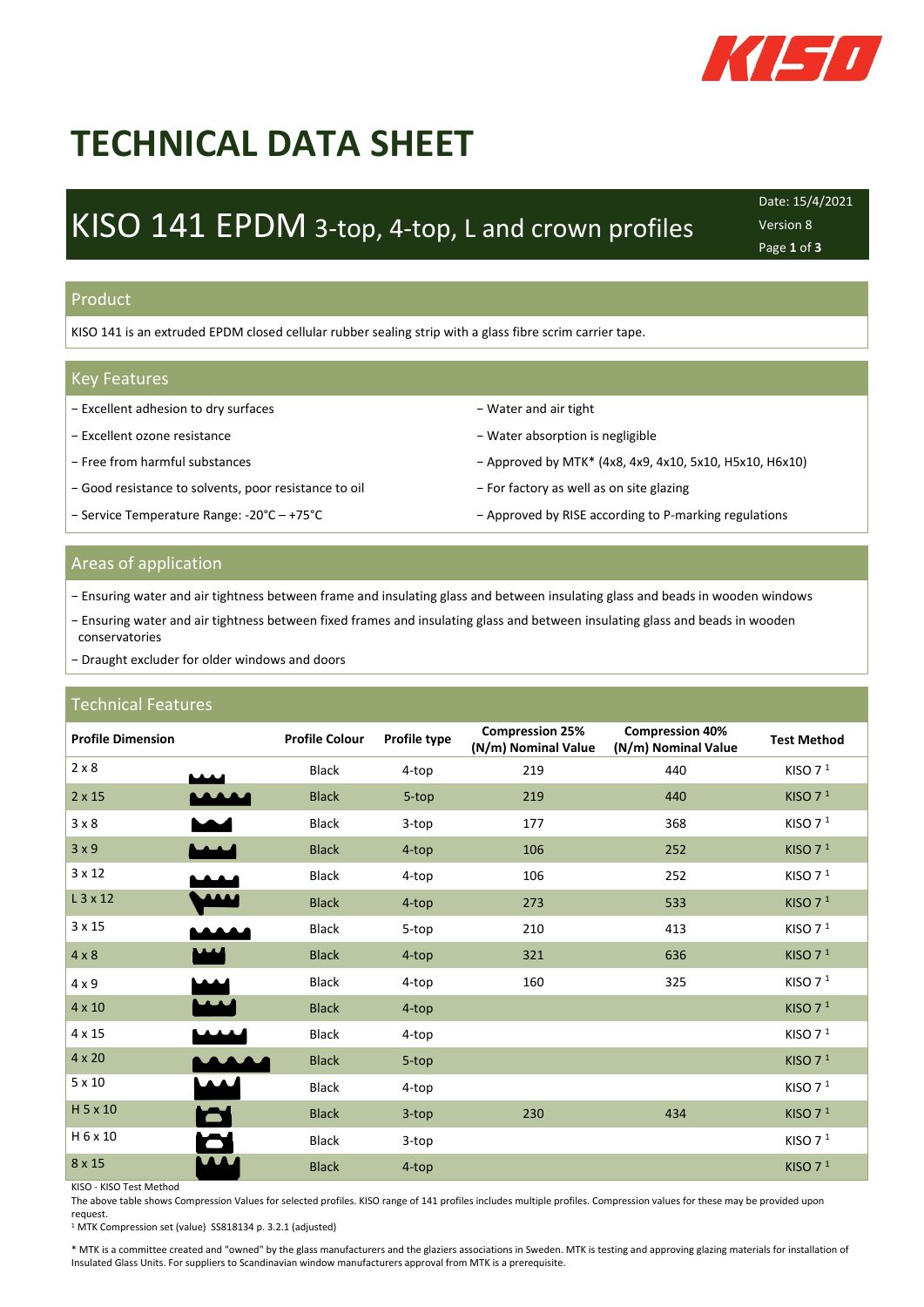

# **TECHNICAL DATA**

# KISO 141 EPDM 3-top, 4-top, L and crown profiles

Technical

Date: 15/4/2021 Version 8 Page **2** of **3**

Technical

#### Technical Features Technical **Technical Features**

**SHEET**

|                                                      | Unit              | <b>Nominal Value</b> | <b>Test Method</b>              |
|------------------------------------------------------|-------------------|----------------------|---------------------------------|
| Density                                              | g/cm <sup>3</sup> | 0.32                 | <b>DS/ISO 2781A</b>             |
| Hardness in shore 00, black                          | Shore 00          | 50                   | ASTM D2240                      |
| Hardness in shore 00, white                          | Shore 00          | 50                   | <b>ASTM D2240</b>               |
| Peel Adhesion (180° peel), Stainless Steel - 24 hrs. | N/cm              | 10                   | DIN EN 1939 with<br>100 mm/min. |

Technical

Technical

# Technical Features - Tape

|                             | Unit | <b>Nominal Value</b> | <b>Test Method</b> |
|-----------------------------|------|----------------------|--------------------|
| Thickness (liner exclusive) | mm   | า ว 1<br>J.ZI        | <b>TATM</b>        |

TATM – Test method According to Tape Manufacturer

**Standard Dimensions and Packaging** 

KISO 141 EPDM is supplied in various profiles. Each profile is offered in several dimensions. The number of meter per roll and rolls per carton is determined by product dimensions and customer requirement.

**Available profiles:** 3-top, 4-top, L and crown profiles

**Available colours:** Black, white, grey and brown

*Profiles may be supplied without tape on customer request.*

#### Application

**Application temperature:** > 5°C (15°C - 25°C recommended)

**Surface preparation:** All surfaces MUST be clean, dry and free from dust, grease and loose materials. Propan-2-ol is recommended for cleaning. Make sure the surface is allowed to dry prior to application of the sealing strip.

**Application:** Apply by hand directly from the reel; remove the release paper and apply the sealing strip to the surface. Press firmly, but ensure not to stretch the rubber during application. Automated application may be possible when the profile is supplied with suitable release paper/foil.

**Shelf life:** At least 9 months from date of manufacture under normal storage conditions.

**Disposal:** The product is not biodegradable. Do not disperse it in the environment after use.